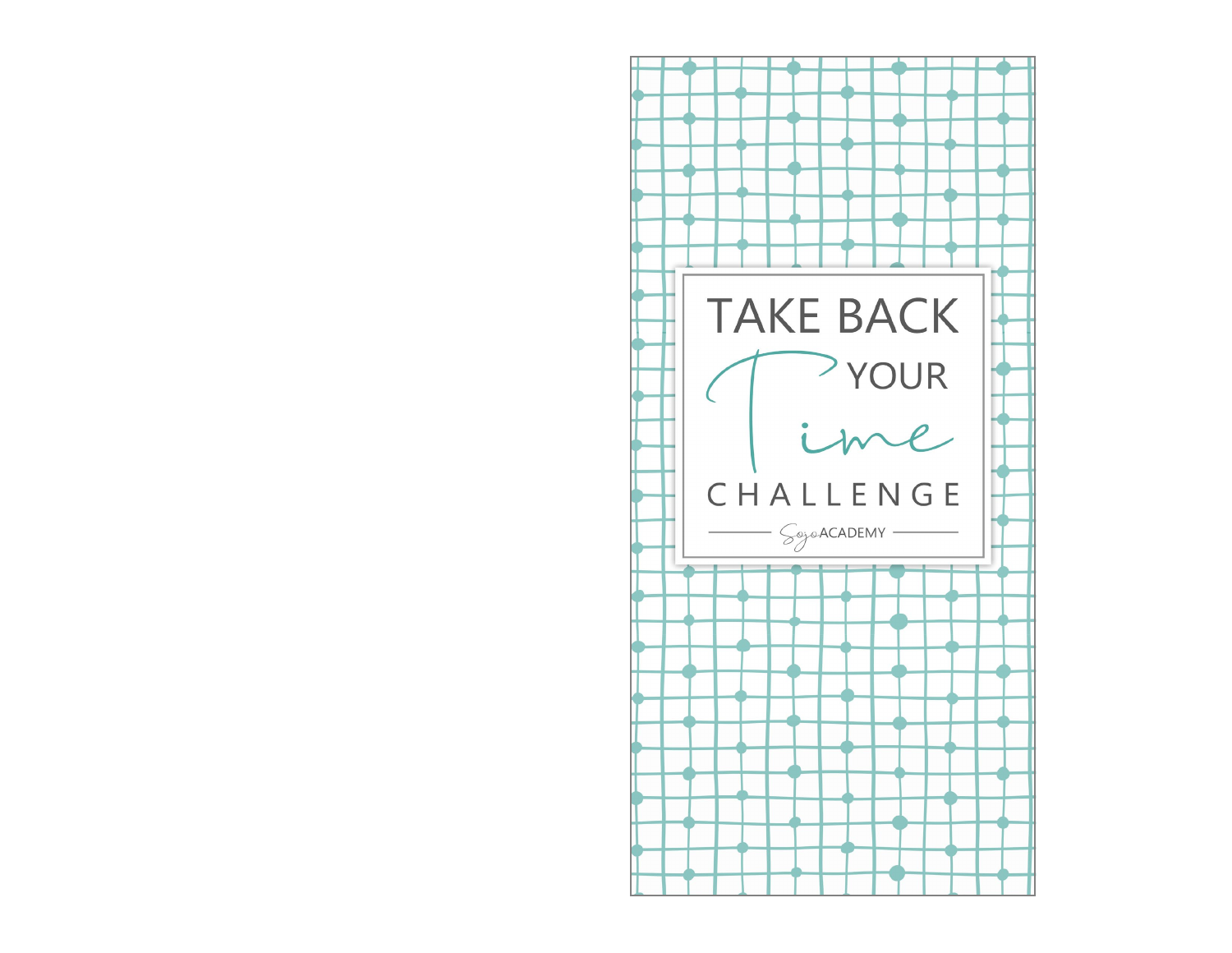Take Back Your Time Challenge© 2019 Sojo Academy. All Rights Reserved.

This journal is intended for INDIVIDUAL PERSON-AL USE ONLY and may not be reproduced in any form, in whole or in part, without written permission from Sojo Academy EXCEPTING it is for the purchaser's individual personal use. Please do not participate in or encourage piracy of copyrighted materials in violation of the author's rights.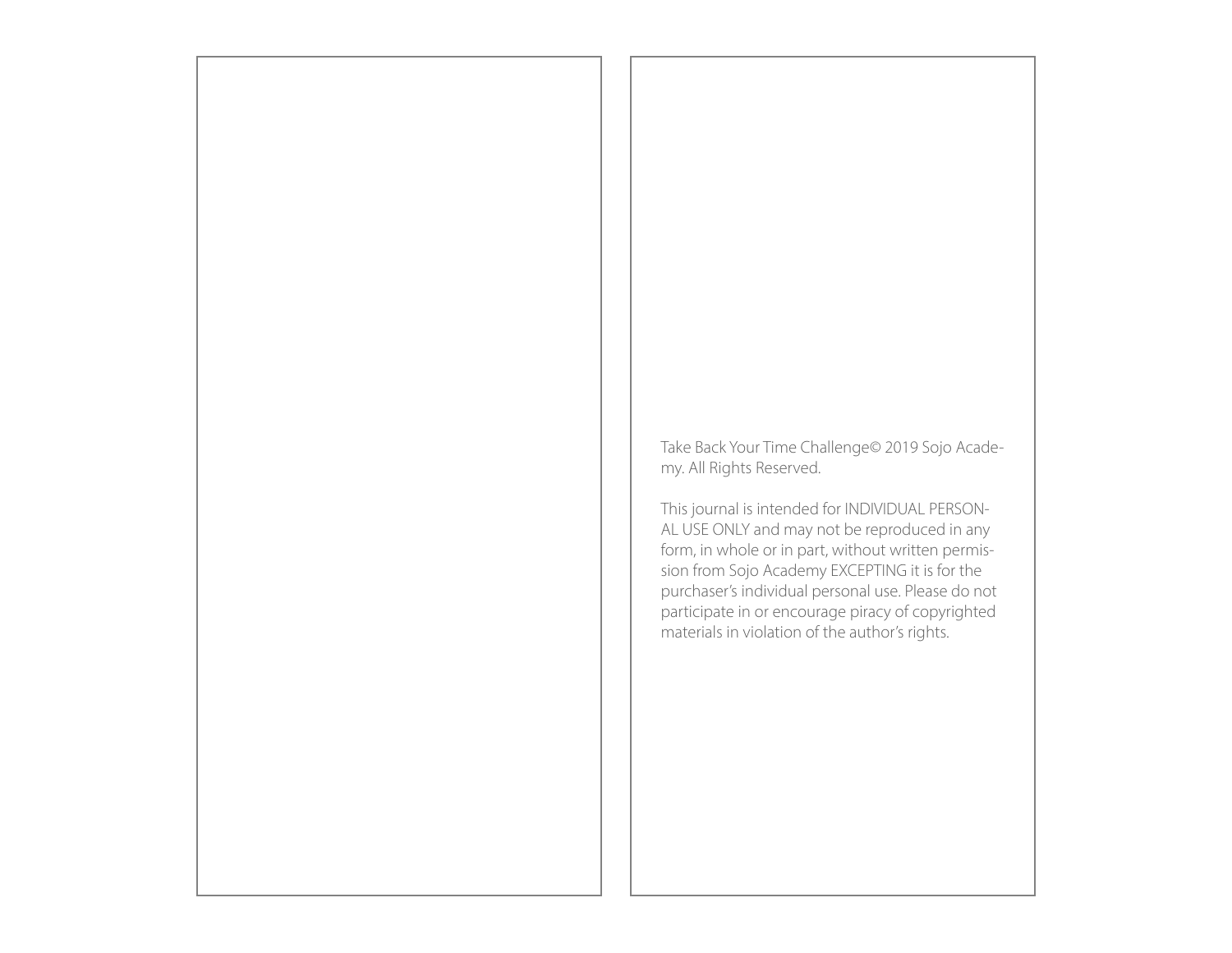ack Your Time

# 7-DAY BIBLE READING PLAN

Day One John 9:4 Day Two Psalm 90:12 Day Three Romans 13:11 Day Four Ephesians 5:15-17 Day Five Ecclesiastes 3:1-8 Day Six Matthew 6:33 Day Seven John 5:19-20 BONUS: Genesis 2:1-3

Introduction:

We are busy people. It doesn't take long to figure out there will always be more to do than there's time for. Figuring out what's important and intentionally choosing the important over the urgent is a life skill we simply must learn if we're going to live according to God's priorities. WE must change, and it begins with how we view time.

Over the course of this 10-day challenge, you'll need to do some deep thinking. Don't worry, we'll guide you through the process… but it will require you to be honest. It may get uncomfortable or feel downright like meddling, but don't. give. up. The pay-off far outweighs the effort, I promise! I also want you to give up on perfection. You don't need to complete the challenge *perfectly* to take your time back… you just need to be honest and stay committed to the process.

Are you ready to take your time back? Let's get started!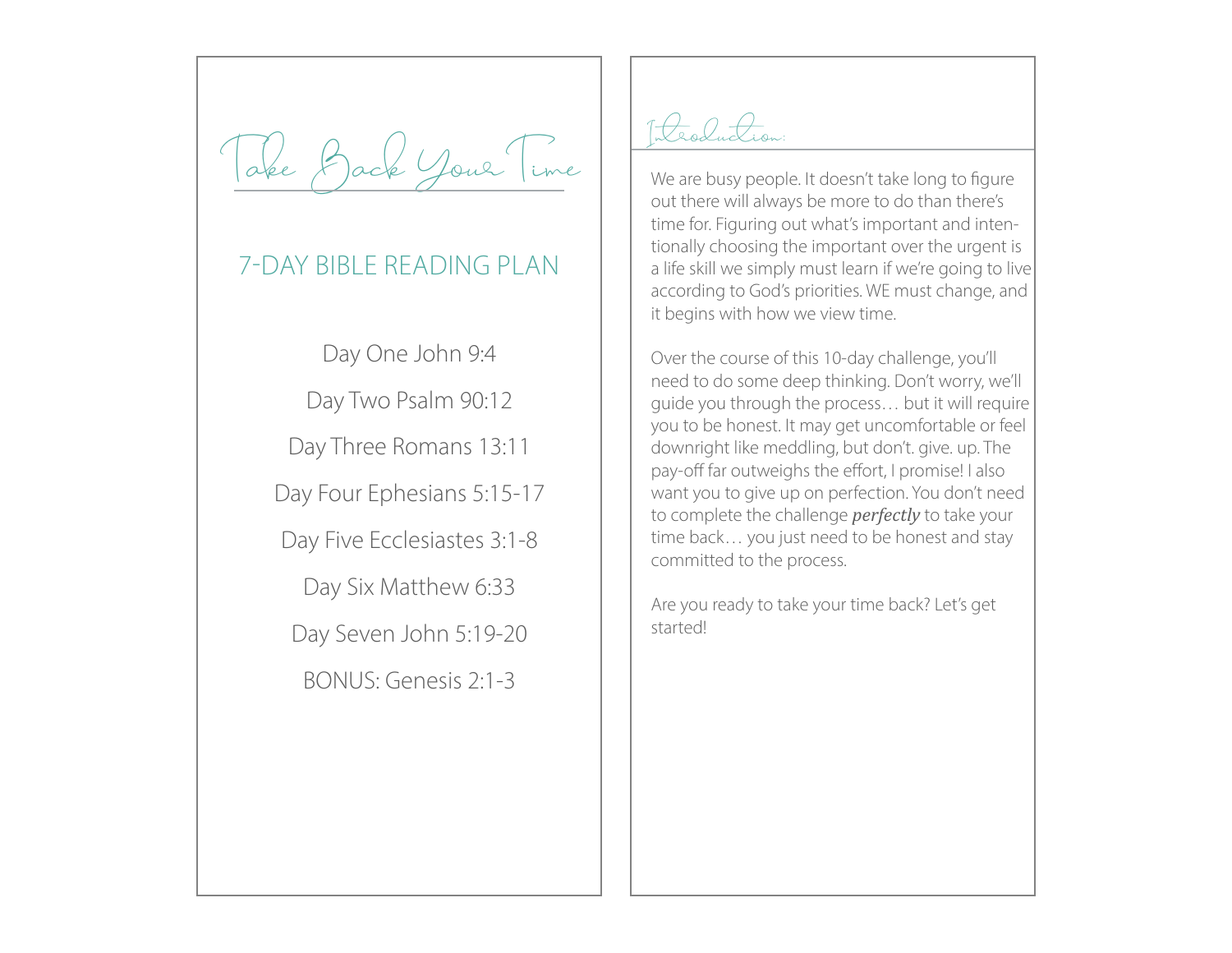# TAKE BACK YOUR TIME TAKE BACK YOUR TIME

Part I - Understand Your Priorities

Do you have a time management teacher? If there were ever a person to learn from, it would be Jesus. I love what He said in John 5:19-20, "The Son can do nothing by himself; he can do only what he sees his Father doing, because whatever the Father does the Son also does. "For the Father loves the Son and shows him all he  $d$ nes"

Jesus was clear on two things: 1. He knew he could accomplish nothing meaningful if he took control of his own life and time and 2. He clearly understood what the Father wanted him to do.

This wasn't some general idea of God's will, either; it was a day-to-day, moment-by-moment understanding of what God wanted him to do. This is demonstrated beautifully in Luke 8, when Jesus was on his way to perform miracle for Jarius' daughter (he ended up raising her from the dead!). On the way to Jarius' house, Jesus was interrupted by the bleeding woman. He could have seen it as a distraction to his mission, but because he was so close with the Father, he was able to determine this was a divine encounter.

He lived his entire life this way, evaluating circumstances, events, and opportunities. He engaged when he needed to and retreated (even ignored!) when that was the right choice. *He knew. (Wouldn't that be awesome?)* 

But notice how he knew. **He watched his father.** His ambition was to do his father's will, and for that, he needed intimacy with his father. He used his well-developed spiritual senses (listening, watching, tasting the

Father's goodness) to determine how to spend his time and invest his life.

This is powerful when you think about it because it means **taking back our time isn't so much about time management as it is about spiritual health and submission.** 

## *Told you this might feel like meddling.*

At the very start of this challenge, we need to ask ourselves what we really want? Do we want to be our own boss? Or do we want to submit our lives to the Father and his plans for our lives? In fact, let's go ahead and face these hard questions head on. Grab a journal, find a quiet space, and pray your answers out to the Lord. Confess any self-will and invite him back in as Lord over your time.

SOJOACADEMY.COM SOJOACADEMY.COM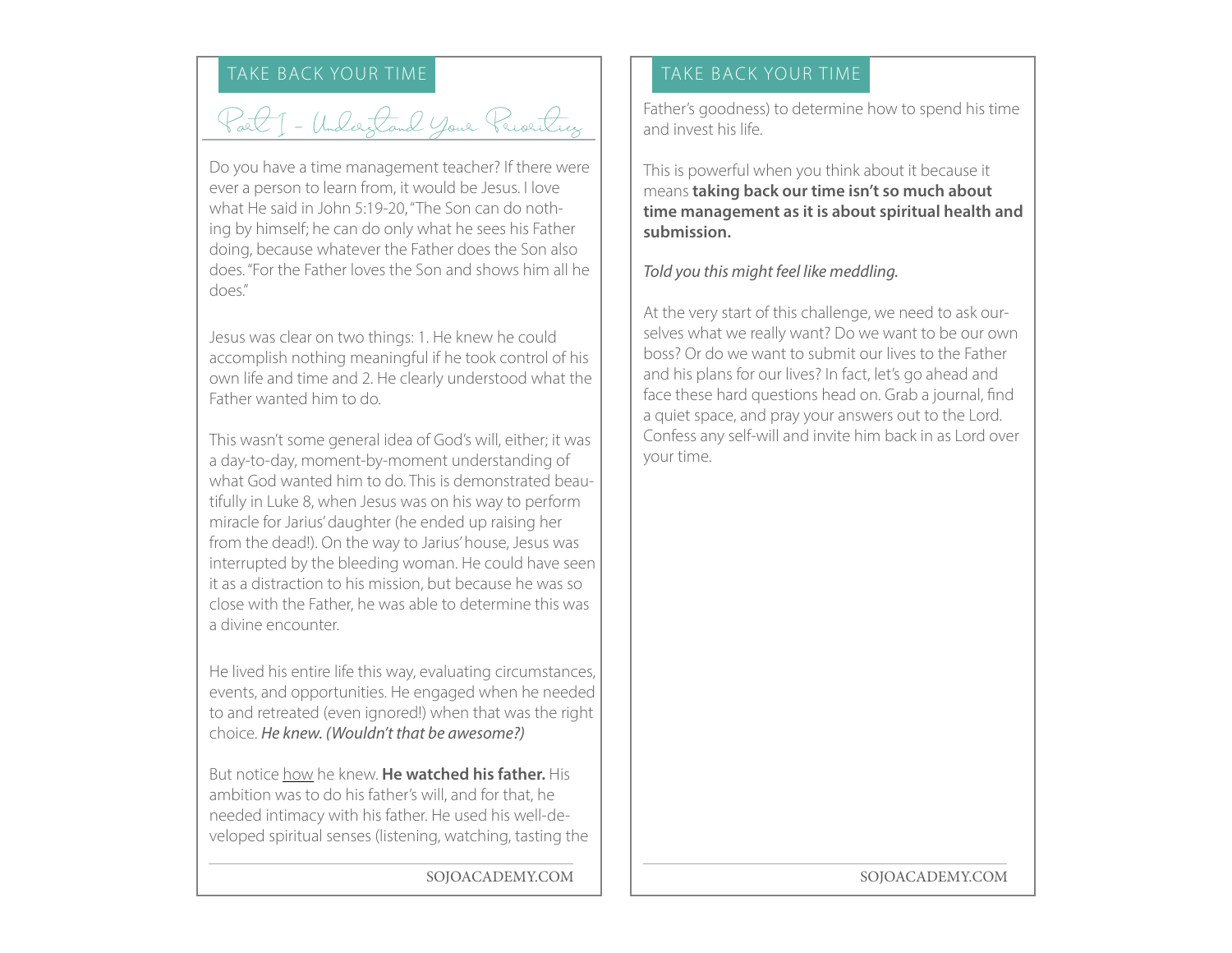# TAKE BACK YOUR TIME TAKE BACK YOUR TIME

# QUESTIONS:

What do you want most in life? Summarize your deepest desires.

Who (or what) are you allowing to be master of your time?

What would it mean for you to "do nothing by yourself, but only do what you see the Father doing?" What would that look like on a daily basis?

List your God-given priorities, in order of importance.

SOJOACADEMY.COM | | SOJOACADEMY.COM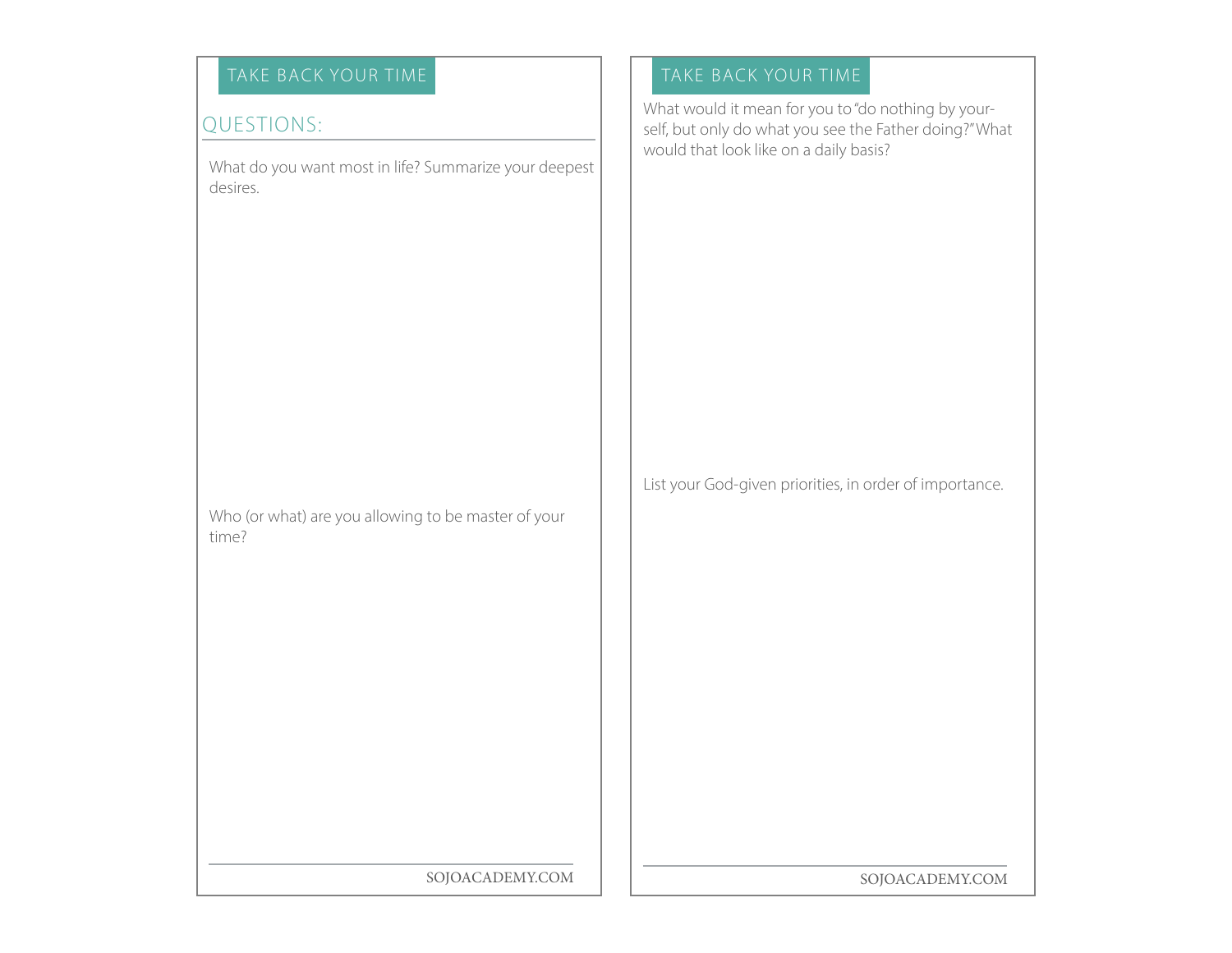# TAKE BACK YOUR TIME

List your values. (At the end of your life, these are what you want to say you lived for.)

How developed are your spiritual senses of tasting God, seeing Him, and hearing Him on a day to day basis?

## SOJOACADEMY.COM

# TAKE BACK YOUR TIME

# Part II - Do a Time Audit

Now that you've done some *very* important clarifying work, we're going to do what I call a "time audit." Since I have an accounting background, you'll have to bear with  $me.  $\odot$  A financial audit is an official, un-biased probe$ into an individual's or organization's financial operations. It involves going over their financial data with a fine tooth comb and preparing a report of findings.

We're going to do precisely that with our time audit. **For the next seven days, I want you to observe your life as you would an outsider's.** Pretend you are the IRS and want to dig up every last detail… except our audit is on how you spend your time, not money.

In other words, I want you to account for every single minute of your day. Yes, every minute! I've included a printable sheet so you can track your activities. And I want you to do this for a week because most of us spend our weekends differently than our weekdays and auditing a whole week will give a full picture of how your time is spent.

As you record your activities, make note of what you discover. Are there certain times of day that you are more prone to wasting time? What about certain triggers? What personality weaknesses might you have and how do they affect your time choices? Do you jump into your day without consulting the Father? Do you multi-task? In what areas are you ineffective? Which activities are non-essential? What do your time habits say about your beliefs? About your values? About your spiritual health? Make notes of these things as you go. You'll use these notes to compile your final Findings Report.

SOJOACADEMY.COM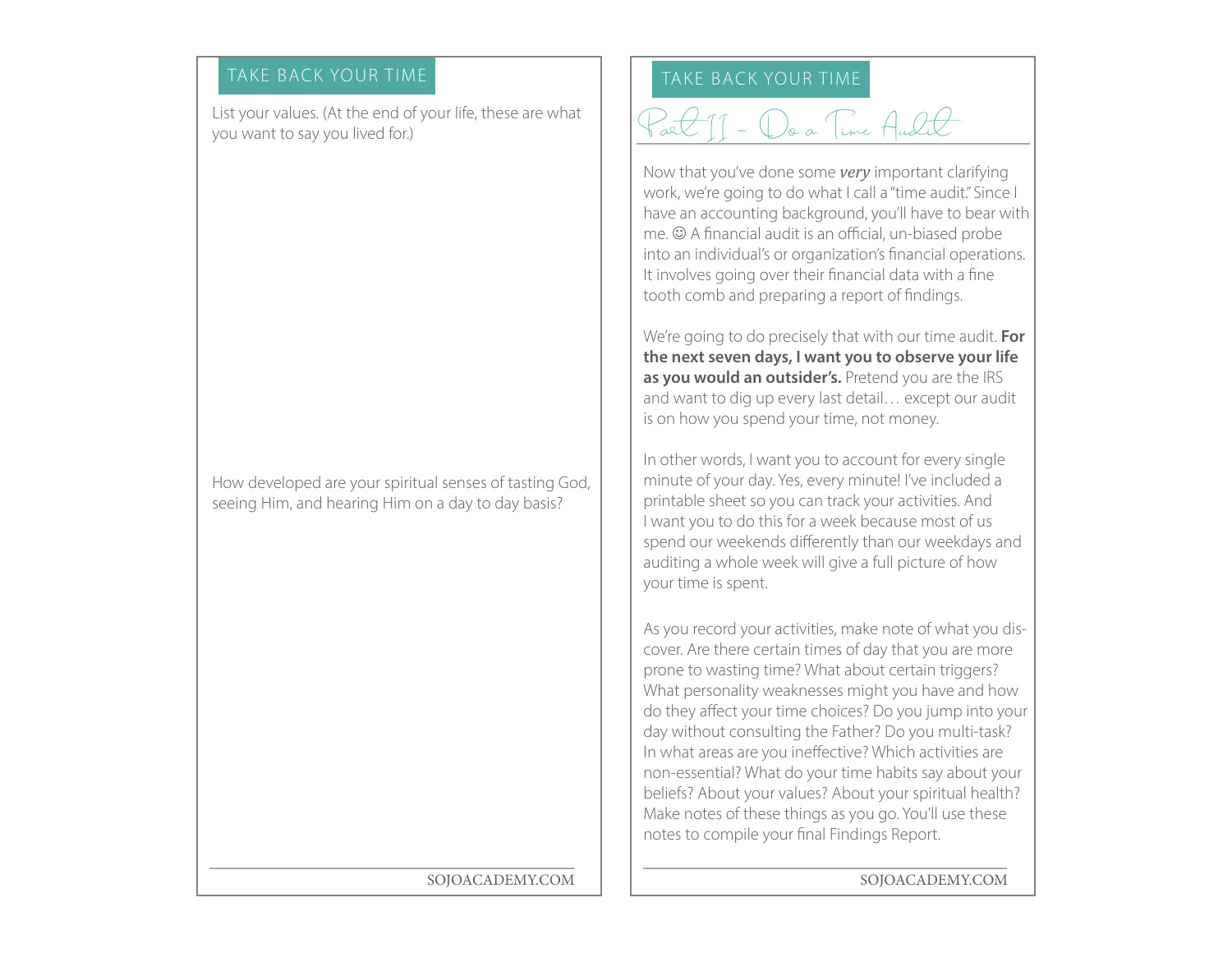| $\sqrt{\frac{1}{\rho}}$ | NOTES                   |                    |
|-------------------------|-------------------------|--------------------|
|                         | <b>ACTIVITY DETAILS</b> | $\wedge$ AC ADENAV |
| $\cdot$                 | <b>START/END</b>        |                    |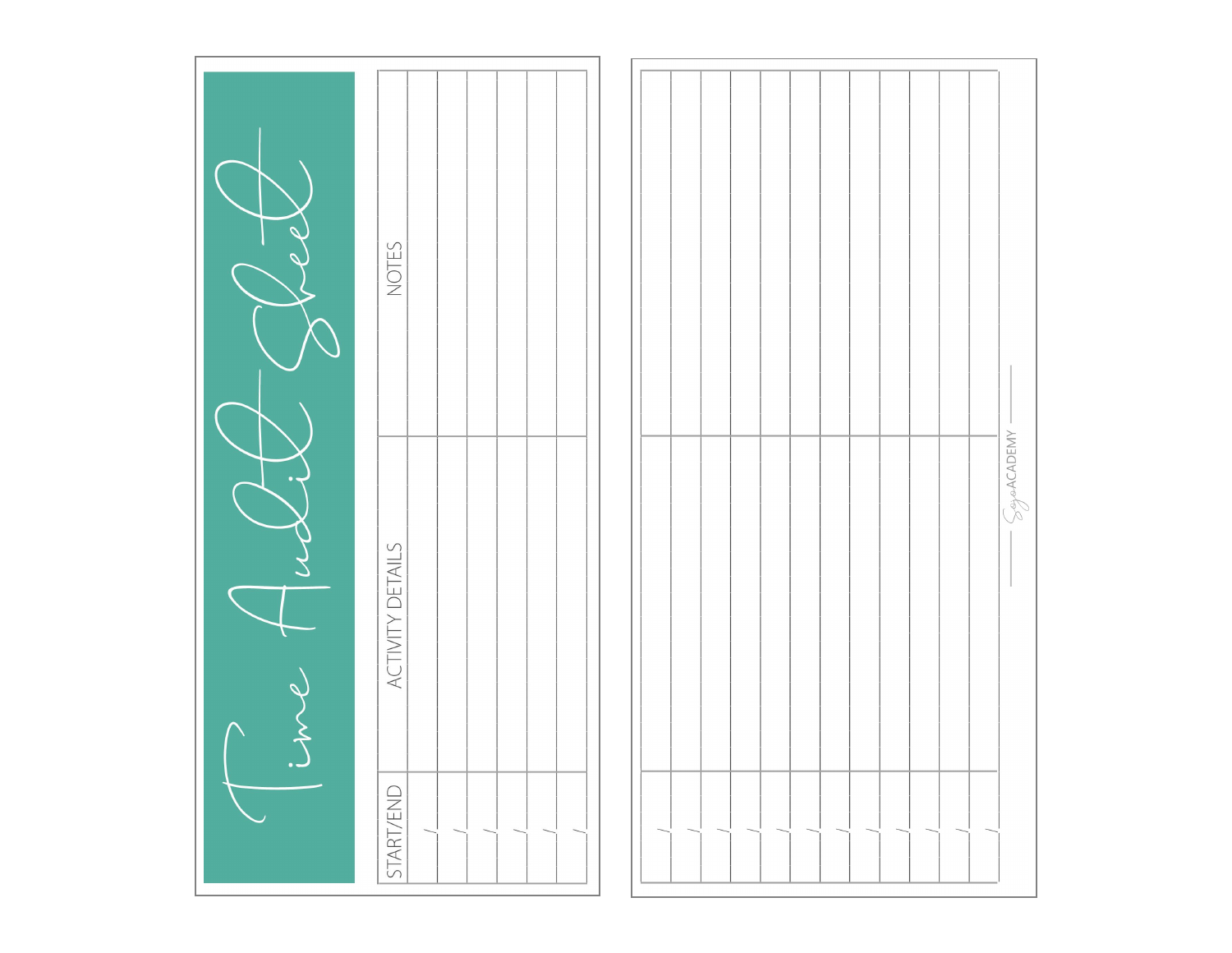Part III - Compile a Findings Report

You've collected a lot of data over the past 7 days with your time audit. Great job! Now you need to evaluate the data and make it useful. After all, there is no point in going through the pain of a time audit if you can't actually use it to make light year advances in living a more meaningful, purposeful life.

For your findings report, you're going to look at the notes you made and the data you collected and summarize what it says. It can be as long or as short as you'd like, just focus on useful information.

- 1. Begin by identifying your specific time categories (such as check email, meal time, errands, sleep, etc) Avoid having a "miscellaneous" category because you want to identify precisely where your time is going.
- 2. Tally up the time spent in each category.
- 3. Write a summary paragraph of your tallies. This is where you simply state the facts. Feel free to use percentages to communicate your numbers.
- 4. Now it's time to put some meat on the bones of your numbers. Complete each of the following sentences. Try to write something for each one, however, do NOT stay stuck! If there is a sentence you are struggling to complete, skip it and move on. Remember your standardized test taking tactics in school…

# TAKE BACK YOUR TIME TAKE BACK YOUR TIME

you have a time frame to finish this challenge, so don't spend all your time on any one question.

- "My findings indicate…"
- "A major discovery was…"
- "The most surprising thing I learned was…"
- "What I did not expect to find was …"
- "What stood out to me the most was…"
- "The non-essential activities I uncovered were…"
- 5. Using Part I of this challenge, rate yourself on the following:
- How you spend your time according to your God-given desires
- According to Jesus and his priorities, how you spend your time
- According to Jesus and his values, how you spend your time
- How well you choose your activities in relationship with God and in step with his Spirit
- 6. List your answers to this question: What are the biggest areas you found for improvement? Be sure to start with the "low hanging fruit" or easiest to implement, then progress to the more challenging areas.
- 7. Some other questions you may want to think through are: Are there ways I can be more efficient? What should you start doing? What should you stop doing? What can I mark off my calendar? What works? What doesn't? What should you do more of? Less of? Again, don't spend too much time trying to come up with

SOJOACADEMY.COM | | SOJOACADEMY.COM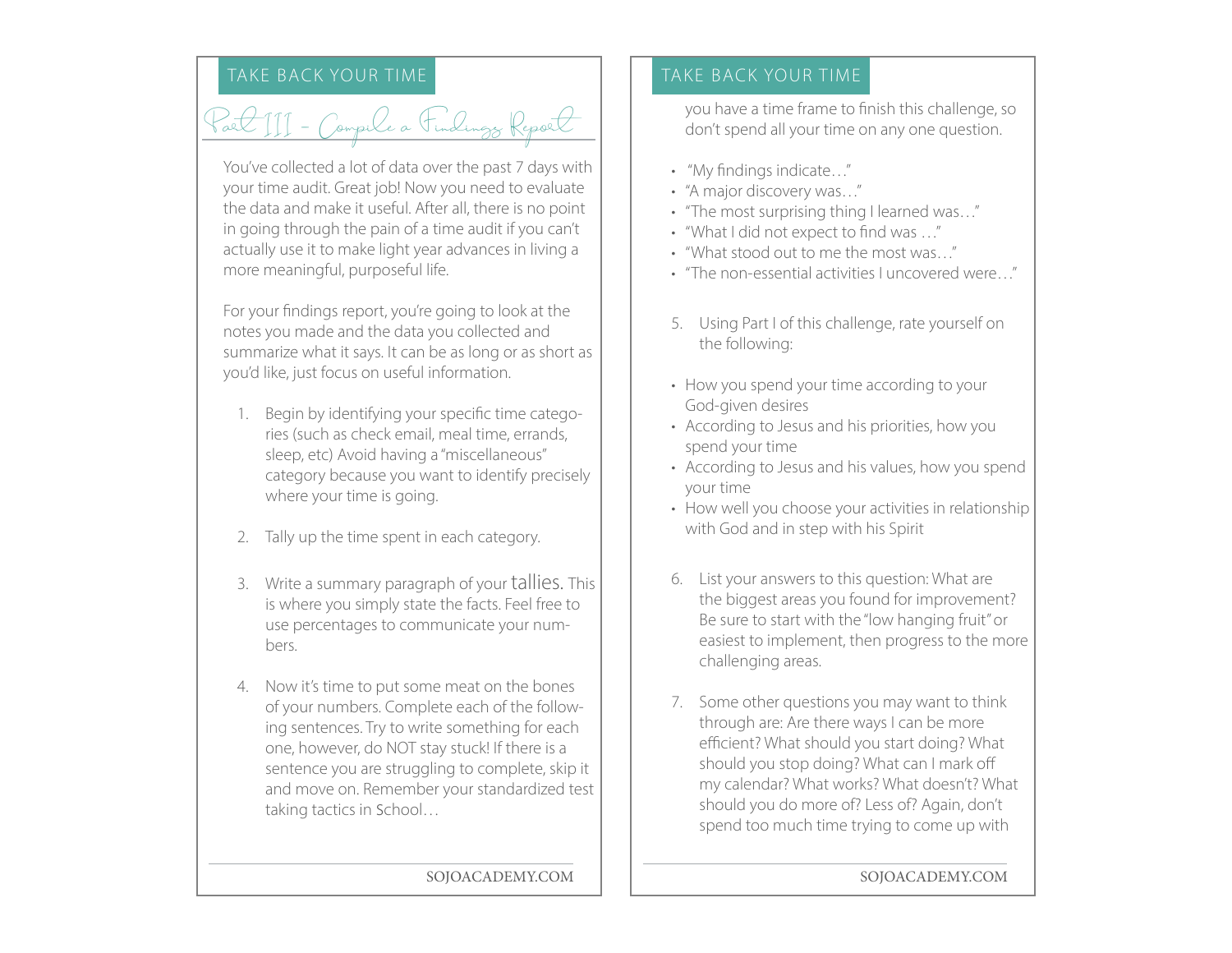an answer if one doesn't come easily- these are simply questions to get you brainstorming.

8. Based on your findings, list 3-5 key changes to make. Be sure to list these as specific actions so that you can measure your progress going forward.

# TAKE BACK YOUR TIME TAKE BACK YOUR TIME



Once you have analyzed and summarized your findings, it's time to talk with others. Sharing your discoveries and plan with a group is a great way to stay motivated, be accountable, and trouble shoot any obstacles you encounter. Here at Sojo, we want to hear what you learned! Be sure to share your findings report in the Facebook group so we can encourage and help one another grow.

**Recommended Resource:** [The One Hour Time Man](https://arabahjoystore.com/products/1-hour-time-management-toolkit)[agement Toolkit](https://arabahjoystore.com/products/1-hour-time-management-toolkit) (this guided brainstorming session will help you identify what to delegate, delete, and defer on your to-do list)

SOJOACADEMY.COM | | SOJOACADEMY.COM